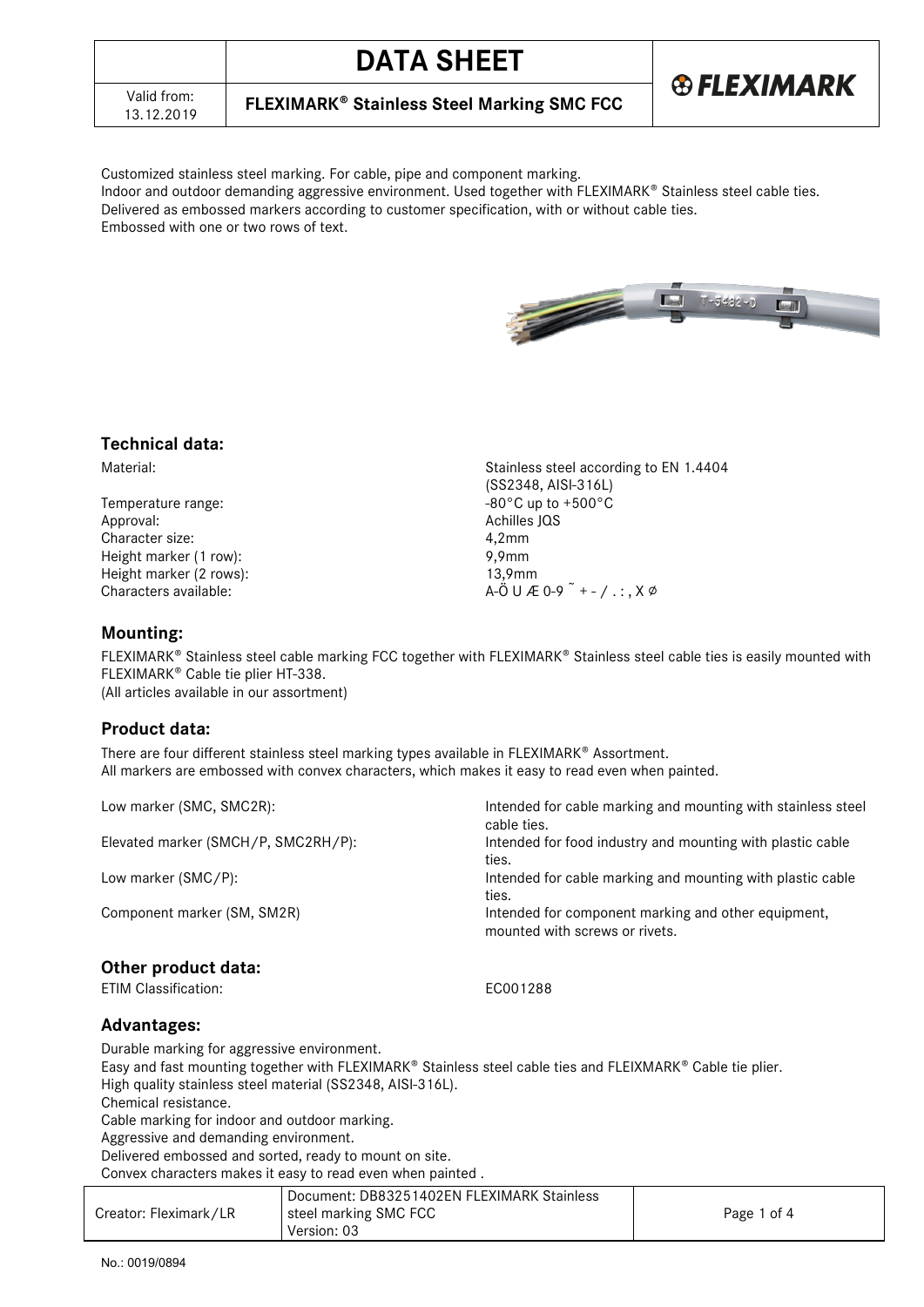**FLEXIMARK<sup>®</sup> Stainless Steel Marking SMC FCC** 

# **Product data:**

| Low marker for cable marking and mounting with stainless steel cable ties |                               |             |                   |                          |         |           |  |  |  |
|---------------------------------------------------------------------------|-------------------------------|-------------|-------------------|--------------------------|---------|-----------|--|--|--|
| Part no.                                                                  | <b>Article designation</b>    | <b>Rows</b> | <b>Characters</b> | Included stainless steel | Content | <b>PU</b> |  |  |  |
|                                                                           | (1 row of text)               | of text     | /row              | cable ties (mm)          | (unit)  |           |  |  |  |
| 83251402                                                                  | SMC 0-15 FCC                  |             | $0 - 15$          | none                     |         |           |  |  |  |
| 83251454                                                                  | <b>SMC 16-25 FCC</b>          |             | $16 - 25$         | none                     |         |           |  |  |  |
| 83251405                                                                  | SMC 0-15 LS 4,6-150 FCC       |             | $0 - 15$          | LS 4,6x150               |         |           |  |  |  |
| 83251455                                                                  | SMC 16-25 LS 4,6-150 FCC      |             | $16 - 25$         | LS 4,6x150               |         |           |  |  |  |
| 83251406                                                                  | SMC 0-15 LS 4,6x200 FCC       |             | $0 - 15$          | LS 4,6x200               |         |           |  |  |  |
| 83251456                                                                  | SMC 16-25 LS 4,6-200 FCC      |             | $16 - 25$         | LS 4,6x200               |         |           |  |  |  |
| 83251407                                                                  | SMC 0-15 LS 4,6-360 FCC       |             | $0 - 15$          | LS 4,6x360               |         |           |  |  |  |
| 83251457                                                                  | SMC 16-25 LS 4,6-360 FCC      |             | $16 - 25$         | LS 4,6x360               |         |           |  |  |  |
| 83251480                                                                  | SMC 0-15 on paper FCC         |             | $0 - 15$          | None                     |         |           |  |  |  |
| 83251481                                                                  | SMC 0-15 LS 4.6-125 on paper  |             | $0 - 15$          | LS 4,6x125               |         |           |  |  |  |
| 83251482                                                                  | SMC 0-15 LS 4.6-150 on paper  |             | $0 - 15$          | LS 4,6x150               |         |           |  |  |  |
| 83251483                                                                  | SMC 0-15 LS 4.6-200 on paper  |             | $0 - 15$          | LS 4,6x200               |         |           |  |  |  |
| 83251484                                                                  | SMC 0-15 LS 4.6-360 on paper  |             | $0 - 15$          | LS 4,6x360               |         |           |  |  |  |
| 83251486                                                                  | SMC 16-25 LS 4.6-150 on paper |             | $16 - 25$         | LS 4,6x150               |         |           |  |  |  |
| 83251487                                                                  | SMC 16-25 LS 4.6-200 on paper |             | $16 - 25$         | LS 4,6x200               |         |           |  |  |  |
| 83251488                                                                  | SMC 16-25 LS 4.6-360 on paper |             | $16 - 25$         | LS 4,6x360               |         |           |  |  |  |



| Part no. | <b>Article designation</b> | <b>Rows</b> | <b>Characters</b> | Included stainless steel | Content | <b>PU</b> |
|----------|----------------------------|-------------|-------------------|--------------------------|---------|-----------|
|          | (2 rows of text)           | of text     | /row              | cable ties (mm)          | (unit)  |           |
| 83251422 | SMC <sub>2R</sub> 0-15 FCC |             | $0 - 15$          | none                     |         |           |
| 83251466 | <b>SMC2R 16-25 FCC</b>     |             | $16 - 25$         | none                     |         |           |
| 83251425 | SMC2R 0-15 LS 4,6-150 FCC  | 2           | $0 - 15$          | LS 4,6x150               |         |           |
| 83251467 | SMC2R 16-25 LS 4,6-150 FCC | 2           | $16 - 25$         | LS 4,6x150               |         |           |
| 83251426 | SMC2R 0-15 LS 4.6-200 FCC  |             | $0 - 15$          | LS 4.6x200               |         |           |
| 83251468 | SMC2R 16-25 LS 4,6-200 FCC | 2           | $16 - 25$         | LS 4,6x200               |         |           |
| 83261427 | SMC2R 0-15 LS 4,6-360 FCC  | 2           | $0 - 15$          | LS 4,6x360               |         |           |
| 83251491 | SMC2R 0-15 on paper        |             | $0 - 15$          | None                     |         |           |
| 83251492 | SMC2R 16-25 on paper       |             | $16 - 25$         | None                     |         |           |
|          |                            |             |                   |                          |         |           |



| Document: DB83251402EN FLEXIMARK Stainless<br>steel marking SMC FCC<br>Creator: Fleximark/LR<br>Page 2 of 4<br>Version: 03 |  |
|----------------------------------------------------------------------------------------------------------------------------|--|
|----------------------------------------------------------------------------------------------------------------------------|--|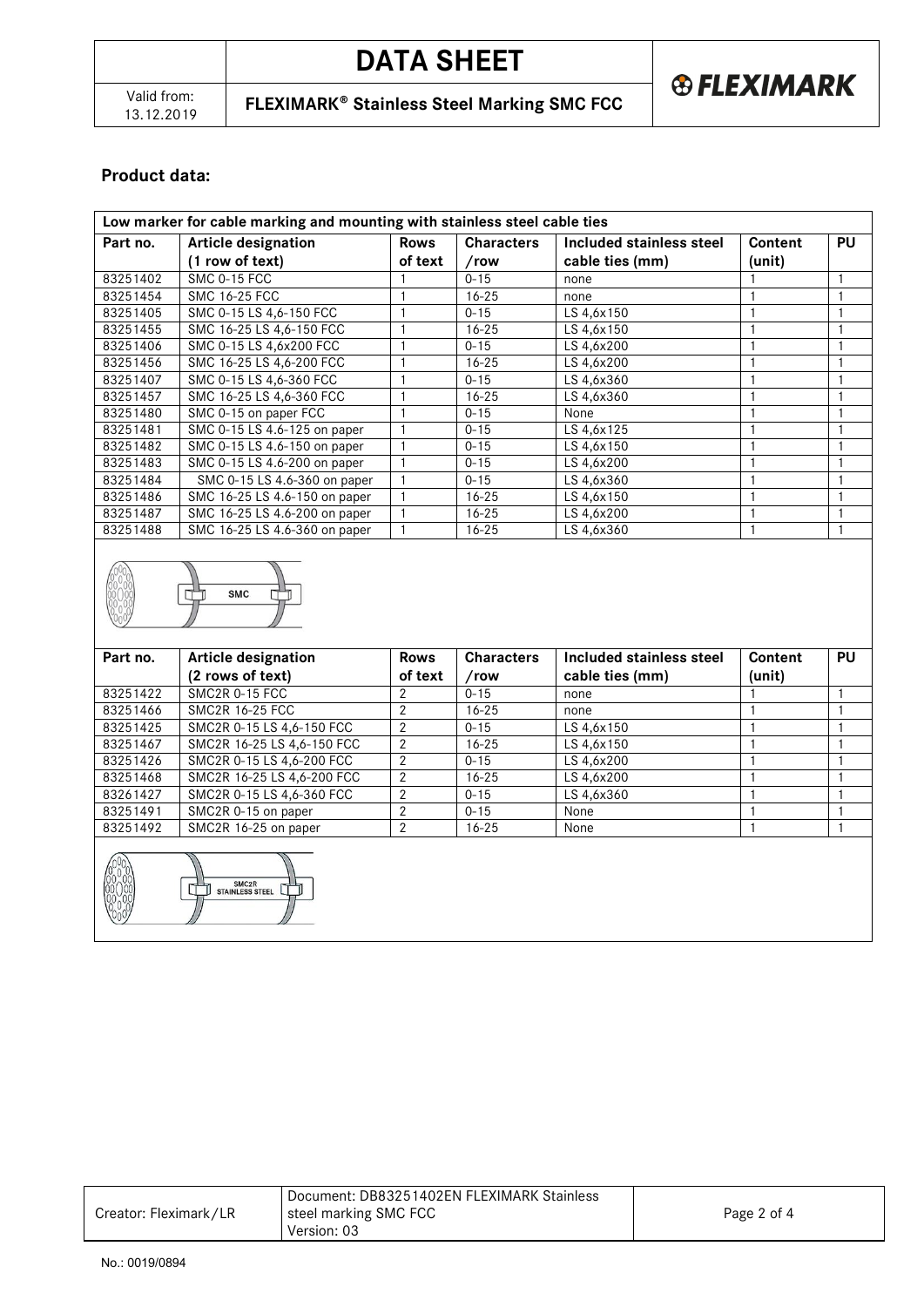13.12.2019 **FLEXIMARK Stainless Steel Marking SMC FCC**

**® FLEXIMARK** 

| Elavated marker for food industry and mounting with plastic cable ties |                            |               |             |                        |         |           |  |  |  |
|------------------------------------------------------------------------|----------------------------|---------------|-------------|------------------------|---------|-----------|--|--|--|
| Part no.                                                               | <b>Article designation</b> | Rows of       | Characters/ | Included plastic cable | Content | <b>PU</b> |  |  |  |
|                                                                        | (1 row of text)            | text          | row         | ties (mm)              | (unit)  |           |  |  |  |
| 83251448                                                               | SMCH/P 0-15 FCC            |               | $0 - 15$    | none                   |         |           |  |  |  |
| 83251476                                                               | SMCH/P 16-25 FCC           |               | $16 - 25$   | none                   |         |           |  |  |  |
| 83251443                                                               | SMCH/P 0-15 BT2S-M0 FCC    |               | $0 - 15$    | BT2S-M0 4,6x203        |         |           |  |  |  |
| 83251444                                                               | SMCH/P 16-25 BT2S-M0 FCC   |               | $16 - 25$   | BT2S-M0 4,6x203        |         |           |  |  |  |
| Part no.                                                               | <b>Article designation</b> |               | Characters/ | Included plastic cable | Content | PU        |  |  |  |
|                                                                        | (2 rows of text)           | text          | row         | ties (mm)              | (unit)  |           |  |  |  |
| 83251445                                                               | SMC2RH/P 0-15 BT2S-M0 FCC  | 2             | $0 - 15$    | BT2S-M0 4.6x203        |         |           |  |  |  |
| 83251471                                                               | SMC2RH/P 16-25 BT2S-M0 FCC | $\mathcal{P}$ | $16 - 25$   | BT2S-M0 4.6x203        |         |           |  |  |  |
| 83251449                                                               | SMC2RH/P 0-15 FCC          | 2             | $0 - 15$    | -                      |         |           |  |  |  |
| 83251477                                                               | SMC2RH/P 16-25 FCC         | 2             | $16 - 25$   | -                      |         |           |  |  |  |



| Part no. | <b>Article designation</b><br>(1 row of text) | Rows of<br>text | Characters/<br>row | Included plastic cable<br>ties (mm) | Content<br>(unit) | <b>PU</b> |
|----------|-----------------------------------------------|-----------------|--------------------|-------------------------------------|-------------------|-----------|
| 83251446 | SMC/P 0-15 FCC                                |                 | $0 - 15$           |                                     |                   |           |
|          |                                               |                 |                    |                                     |                   |           |
| 83251475 | SMC/P 16-25 FCC                               |                 | $16 - 25$          |                                     |                   |           |
| 83251441 | SMC/P 0-15 BT2S-M0 FCC                        |                 | $0 - 15$           | BT2S-M0 4,6x203                     |                   |           |
| 83251442 | SMC/P 16-25 BT2S-M0 FCC                       |                 | $16 - 25$          | BT2S-M0 4.6x203                     |                   |           |
| 83251495 | SMC/P 0-15 on paper                           |                 | $0 - 15$           | None                                |                   |           |



| Flat marker for component marking, mounted with screws or rivets |                            |         |             |         |    |  |  |  |
|------------------------------------------------------------------|----------------------------|---------|-------------|---------|----|--|--|--|
| Part no.                                                         | <b>Article designation</b> | Rows of | Characters/ | Content | PU |  |  |  |
|                                                                  | (1 row of text)            | text    | row         | (unit)  |    |  |  |  |
| 83251450                                                         | <b>SM 0-15 FCC</b>         |         | $0 - 15$    |         |    |  |  |  |
| 83251478                                                         | SM 16-25 FCC               |         | $16 - 25$   |         |    |  |  |  |
| 83251451                                                         | <b>SM2R 0-15 FCC</b>       | 2       | $0 - 15$    |         |    |  |  |  |
| 83251479                                                         | SM2R 16-25 FCC             | 2       | $16 - 25$   |         |    |  |  |  |
| 83251489                                                         | SM 0-15 on paper           |         | $0 - 15$    |         |    |  |  |  |
| 83251490                                                         | SM 16-25 on paper          |         | $16 - 25$   |         |    |  |  |  |
| C                                                                | <b>KOMPONENTSKYLT</b><br>∩ |         |             |         |    |  |  |  |

**Order process:** 

For faster delivery embossing specifications are sent by e-mail to FLEXIMARK AB with an Excel file as follows:

| <b>Column A</b>                                 | <b>Column B</b>        | Column C       |  |  |  |
|-------------------------------------------------|------------------------|----------------|--|--|--|
| Text on the first row for                       | Text on the second row | Amount of each |  |  |  |
| the first marker                                | for the first marker   | marker         |  |  |  |
| Text on the first row for                       | Text on the second row | Amount of each |  |  |  |
| the second marker                               | for the second marker  | marker         |  |  |  |
| and so on until all markers have been specified |                        |                |  |  |  |

FLEXIMARK AB embosses the markers and sorts them according to the customer specifications.

| Creator: Fleximark/LR | Document: DB83251402EN FLEXIMARK Stainless<br>steel marking SMC FCC <br>Version: 03 | Page 3 of 4 |
|-----------------------|-------------------------------------------------------------------------------------|-------------|
|                       |                                                                                     |             |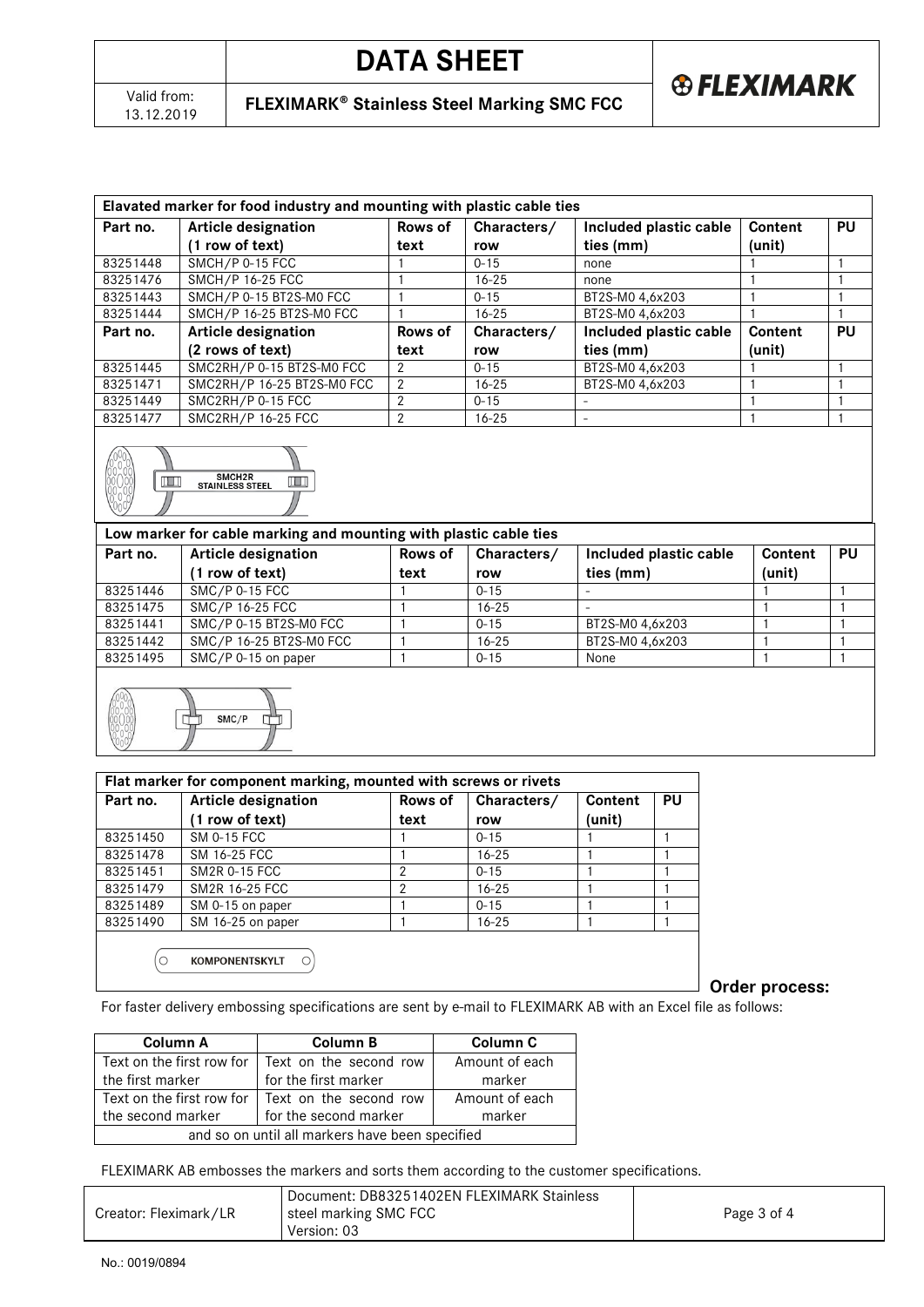**FLEXIMARK<sup>®</sup> Stainless Steel Marking SMC FCC** 

# **Resistance of FLEXIMARK® SMC FCC (Customizes stainless steel marking)**

RICE test SP-2171

|                   | <b>Resistance test</b>            |                                   |                                   | Chemical resistance test without abrasion        |                                           |                                    |                                   |                                          |                                   |  |
|-------------------|-----------------------------------|-----------------------------------|-----------------------------------|--------------------------------------------------|-------------------------------------------|------------------------------------|-----------------------------------|------------------------------------------|-----------------------------------|--|
|                   | UV<br>resistance                  | Ageing<br>resistance              | <b>Diesel</b><br>resistance       | Acid<br>(H <sub>2</sub> SO <sub>4</sub> )<br>25% | Alkali<br>(Detergent<br>solution,<br>10%) | <b>Distilled</b><br>water          | Salt<br>water<br>(5%<br>NACI)     | <b>Transformer</b><br>oil (Nytro<br>10X) | <b>Ethanol</b>                    |  |
| <b>SMC</b><br>FCC | Recommended<br>Tested<br>$\infty$ | Recommended<br>Tested<br>$\infty$ | recommended<br>Tested<br>$\infty$ | recommended<br>Tested<br><b>Qo</b>               | recommended<br>Tested<br>$\infty$         | recommended<br>Tested<br><b>Qo</b> | recommended<br>Tested<br>$\infty$ | recommended<br>Tested<br>$\infty$        | recommended<br>Tested<br>$\infty$ |  |

### **Related products:**

FLEXIMARK<sup>®</sup> Stainless steel cable ties LS and FLEXIMARK<sup>®</sup> Stainless steel cable ties LSC with polyester coating are available in different lengths. The material has the same high quality as the FLEXIMARK® Stainless steel marking (SS2348, AISI-316L).

Included FLEXIMARK® BT2S-M0 plastic cable ties are black and made of Nylon. There are also other plastic cable ties within the FLEXIMARK® Assortment.

For easier and more efficient mounting we recommend the FLEXIMARK® Cable tie plier HT-338. This tool automatically tightens and cuts stainless steel ties, coated and uncoated. It can handle cable ties in widths up to 7,9mm and thickness up to 0,3mm.







#### **Note:**

|                       | Document: DB83251402EN FLEXIMARK Stainless |             |
|-----------------------|--------------------------------------------|-------------|
| Creator: Fleximark/LR | steel marking SMC FCC                      | Page 4 of 4 |
|                       | Version: 03                                |             |